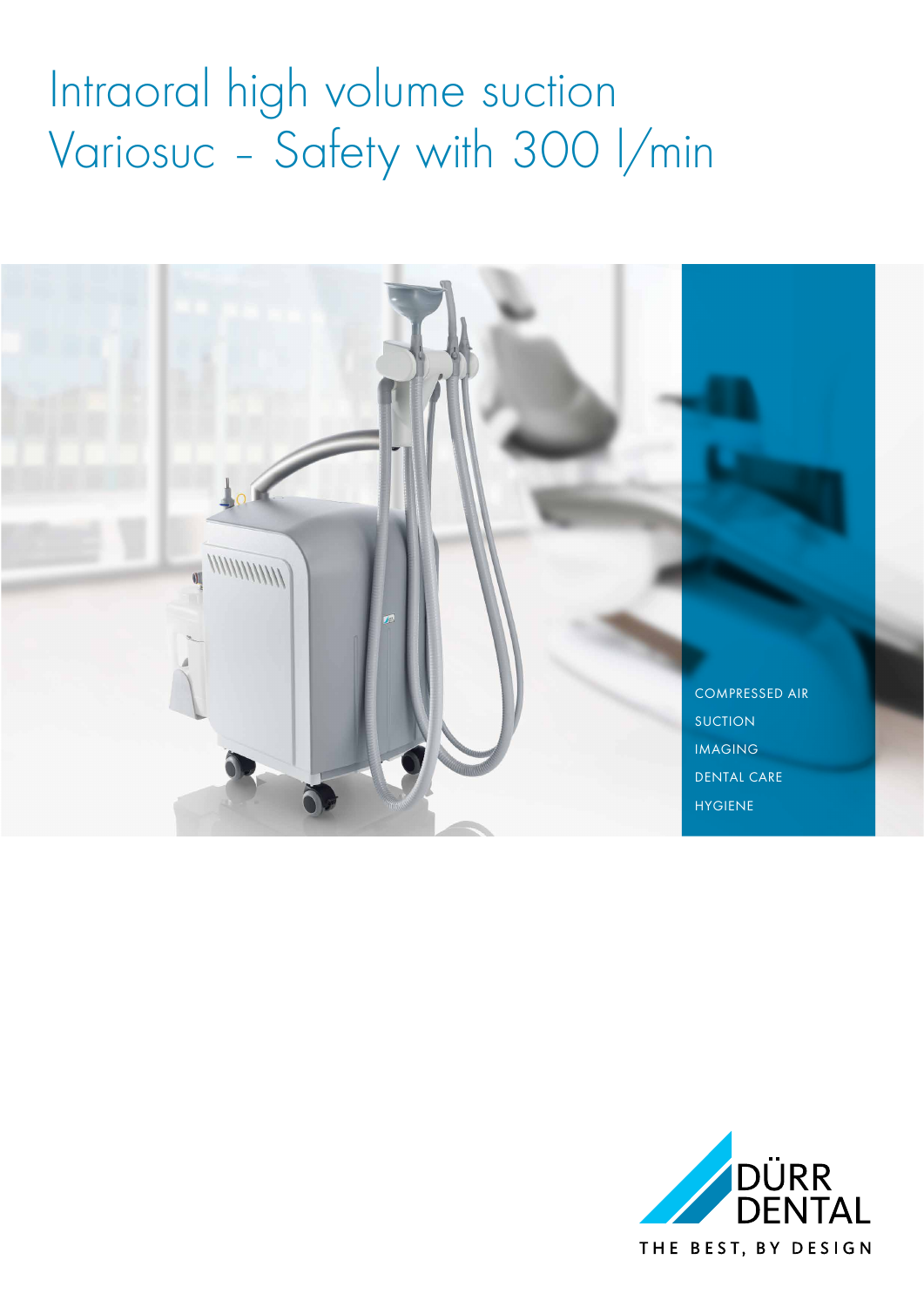### Mobile & flexible spray mist suction – Safe treatment at every location

Depending on the conditions in the dental practice or the area of application, the question of adequate infection protection arises, above all through a highly efficient aspiration of germ-contaminated aerosol. With the Variosuc, Dürr Dental offers a mobile and ready-to-use spray mist suction system for one dental chair that can be used flexibly and without prior installation effort in the dental practice. Plug in – get going! This means that even under extraordinary conditions, there is no need to do without a highly efficient Dürr Dental suction system. For difficult installation conditions in a dental practice the Variosuc can also become a permanent stationary solution, e.g. in the prophylaxis room.

### This is what counts:

- **Mobile high volume spray mist suction with 300 l/min**
- **Only electricity is needed, no other requirements necessary**
- Vacuum generation and separation in one compact unit, even comes with amalgam separtion on request
- **·** Integrated secretion vessel, also adaptable for direct drainage if required
- **·** Integrated virus-bacteria filter for hygienic exhaust air
- **Sound-absorbing hood for low-noise operation**
- **EXECOM** Comfort hose manifold with up to 3 hose components (e.g. large suction hose, saliva cannula and spittoon)



Variosuc: The mobile high volume spray mist suction system for one dental chair and immediate use.

The Variosuc builds on the established Dürr VS-technology with separation and vacuum generation on one drive shaft and in the case of VSA with amalgam separation as well. The robustness of this technology ensures that this reliable system is always ready for use. Secretions are collected in the secretion vessel or alternatively can be discharged directly into the waste water outlet.





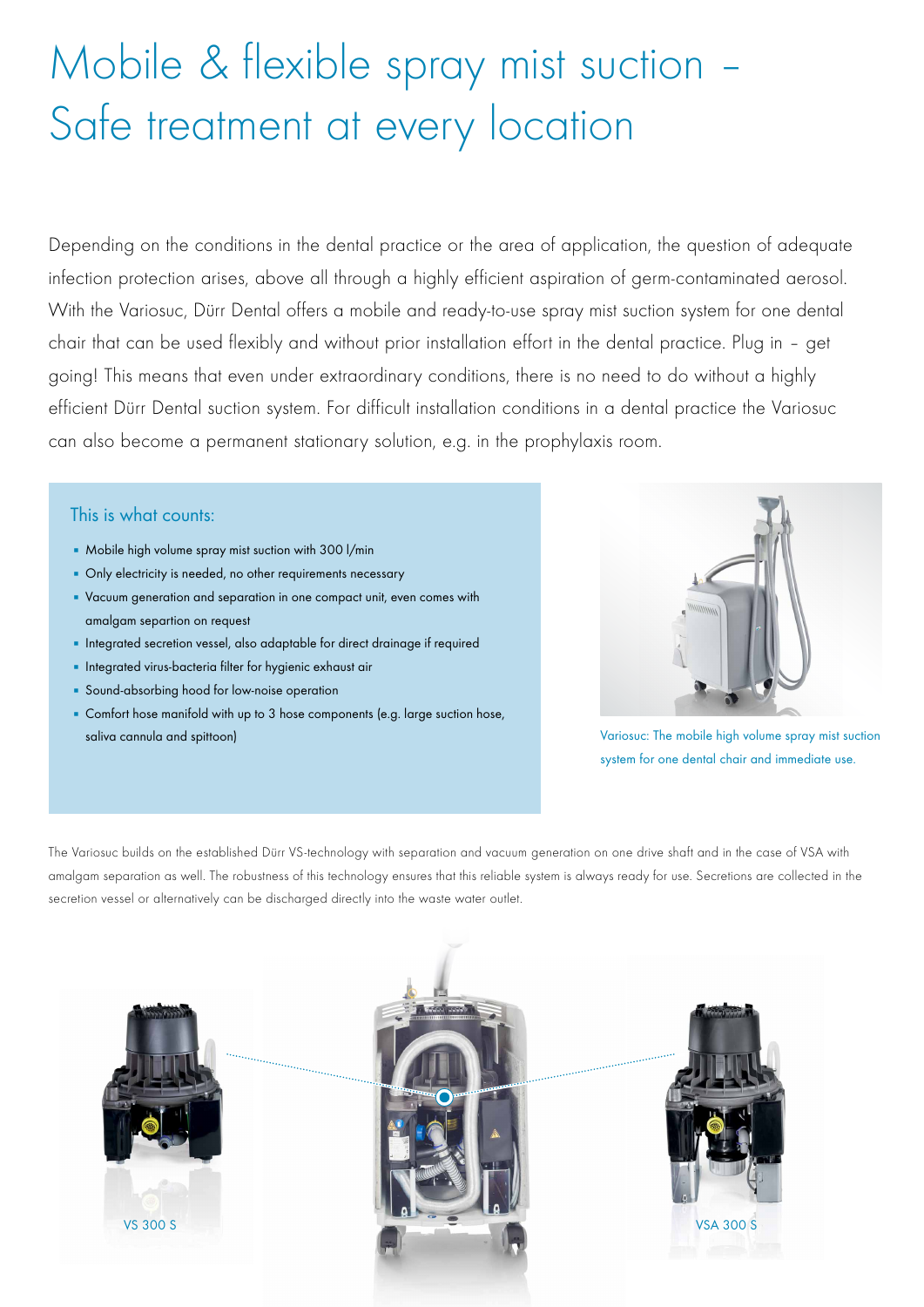## So that you remain healthy – intraoral spray mist suction for up to 100% aerosol reduction\*

Without spray mist suction, cooling spray from fast-running and ultrasonic instruments can cause an aerosol cloud to spread throughout the entire treatment room. Thanks to intraoral suction systems with a suction performance of around 300 l/min, the resulting risk of infection is efficiently reduced. It is important that the spray mist becomes aspirated within the patient's mouth, so that no aerosol can be emitted in the first place\*. Because what does not leave the mouth does not have to be eliminated afterwards. Thus, using the correct intraoral suction with spray mist cannula, makes an important contribution to infection protection for the dentist, the surgery team and the patient.



Suction with a powerful spray mist suction system is the only effective way to reduce aerosols (Source: Tillner, 2016). In addition, always work with a large suction cannula.

#### What you should consider:

- **.** High suction volume of around 300 l/min per therapist (Source: Barnes, J. B., Harrel, S. K., Rivera-Hidalgo, F. (1998))
- **Consequent use of a high-volume suction system with a Suction**  cannula of at least 10 mm diameter (Source: S1-Leitlinie Aerosol-übertragbare Erreger", AWMF-Register-number: 083-046 from march 2021)
- **Working with a large suction cannula with secondary air inlet**
- Robust suction units for reliable, continuous operation
- **E** Working with a saliva ejector only or venturi system (volume flow < 200 l/min) is not sufficient to reduce aerosols\*
- **Proper and regular cleaning and disinfection of the suction** system with Orotol® plus and MD 555 cleaner

\*Measurement results from internal study, September 2020, Dürr Dental



### Integrated exhaust air virus-bacteria filter

For hygienic reasons we recommend installing a virus-bacteria filter in the exhaust air line. The Variosuc already has this integrated as standard - for an entirely hygienic suction system.

The Università di Camerino has tested the virus-bacteria filter with the bacterium Staphylococcus aureus ATCC and a retention of >99.999% was confirmed. With the virus PhiX174 (size of 25-30nm) a retention of >99.99% was confirmed.

Filter quality HEPA H14 according to EN 1822-1:2019-10.